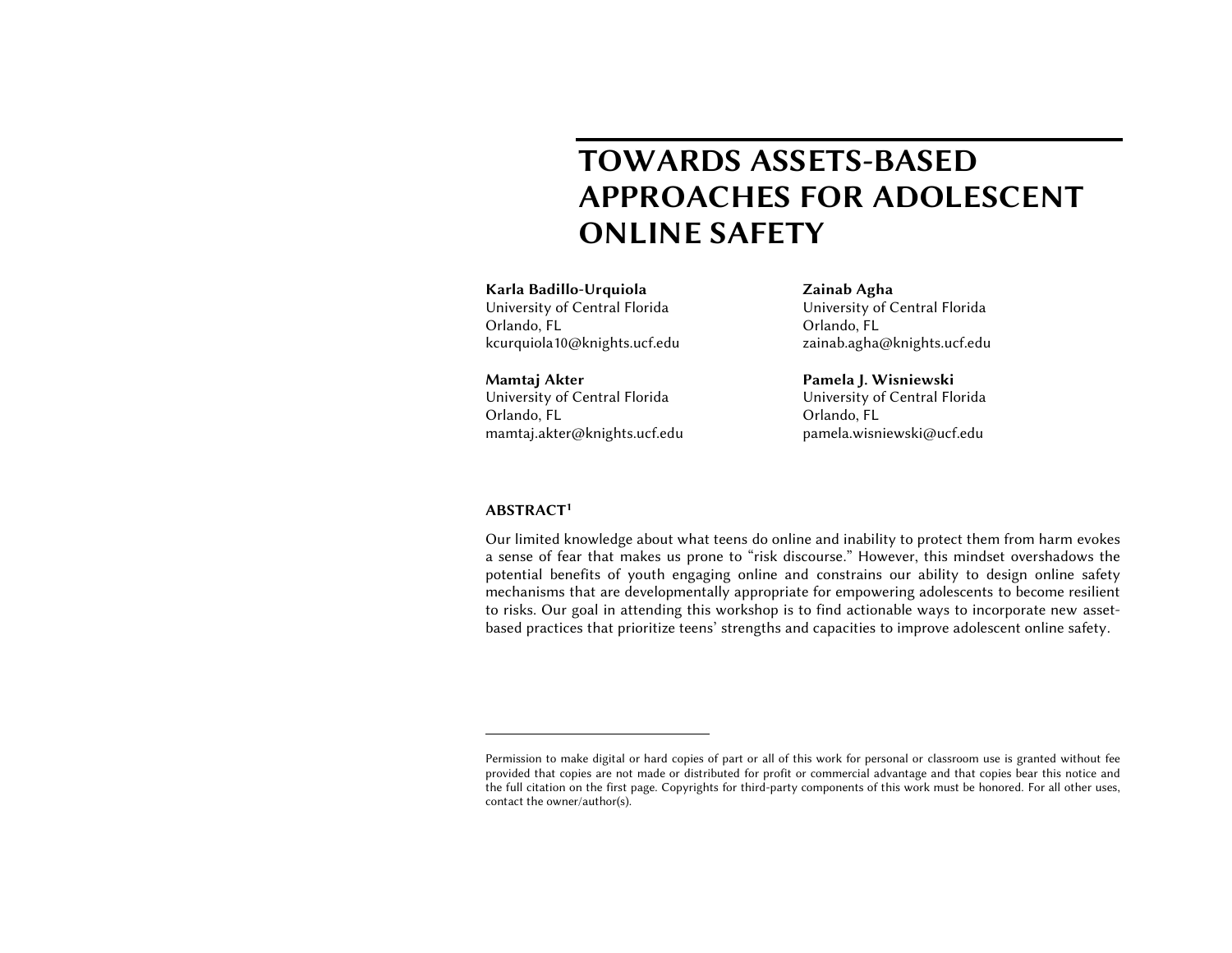## KEYWORDS

Adolescent online safety; resilience; asset-based design;

## INTRODUCTION

Networked technology is an ever-present force in the lives of nearly all teens; facilitating a wide array of new social interactions but also amplifying online risks. While concerning, these online risks do not indicate an epidemic, nor do they necessitate moral panic; in fact, there is little evidence that online risk presents more harm than the risks teens typically encounter offline [14]. Yet, the fear that teens will certainly fall victim to unthinkable online dangers persists, shaping the technologies designed to keep teens safe online.

Consequently, much of the adolescent online safety research has relied on deficit-based framing [21], where researchers attempt to catalog risk to ameliorate the problem of online safety for youth [2,10]. This type of "risk discourse" often creates a sense of moral panic, overshadowing positive outcomes of youth, such as how youth themselves understand and mediate risks [13]. We suggest a paradigm shift toward empowering teens to be agents of their own online safety by teaching them how to self-regulate their online experiences. In our future work, we are committed to taking more strength-based approaches that focus on positive factors or "assets" that can help improve the lives and online safety of youth by utilizing their own capacities. Thus, attending the assets-based design workshop will provide us with an invaluable opportunity to discuss the challenges and best practices for operationalizing strength-based approaches for adolescent online safety.

#### MOVING FROM DEFICIT FRAMED APPROACHES TO STRENGH-BASED APPROACHES

Our research team is currently working on several funded research projects [22–25] related to the topic of adolescent online safety and risks (e.g., sexual solicitations, cyberbullying, exposure to explicit content, etc.). In this section, we will summarize how our proposed research moves beyond traditional approaches relying on deficit-based framing, towards assets-based design that can empower teens to utilize their strengths in the face of online risks.

#### From Abstinence-Only to Resilience based Approaches

The current paradigm for keeping teens safe online focuses heavily on "abstinence-only" approaches that attempt to shield teens from experiencing any and all online risks [7,15] by restricting and controlling access, instead of teaching teens how to navigate and become resilient to the risks they encounter online [9,17]. Restrictive parenting practices have a suppressive effect on teens, reducing risks, but also opportunities for beneficial online engagement and moral growth [16,18].

As a result, our team shifted away from this detrimental perspective to focus on designing solutions that foster teen resilience and strength building. Our research team is working on several participatory design studies with teens to (a) establish best practices around partnering with teens as primary stakeholders in the design of adolescent online safety interventions, (b) develop teen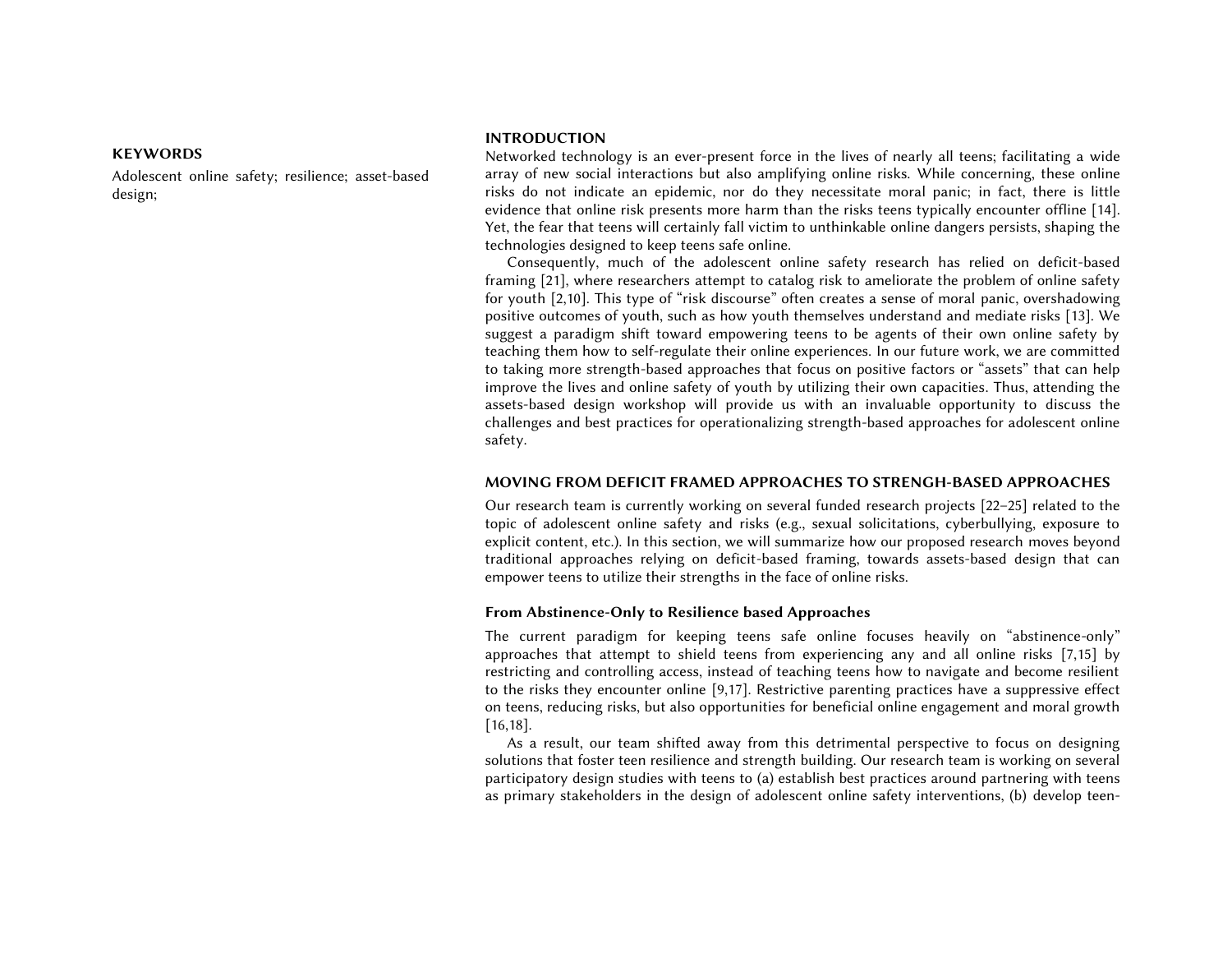centric and viable solutions that address a broad range of online risk scenarios relevant to youth, and (c) work with teens to understand how we can leverage their existing social ecologies of support (e.g., family, peers, school, and community) as part of these online safety intervention [1,6,22,23]. In the process, we will create long-term partnerships with teens to co-design new online safety interventions made for, by, and with teens.

The strengths of Participatory design (PD) and other resilience-based approaches for adolescent online safety are uniquely aligned with assets-based research. These approaches empower teens to design, build, and evaluate sociotechnical interventions to effectively manage online risks as they transition into adulthood, not just to shield them from online risks.

#### From Parental Control to Teen Self-Regulation

Parental mediation through authoritarian and privacy invasive parental control apps have been the go-to approach for protecting teens online [3,20]. Yet, these solutions have repeatedly been shown to be ineffective, and even detrimental, to the trust relationship between parents and teens [26]. Additionally, there is little evidence that these technologies actually keep teens safe online, nor teach teens how to effectively manage online risks. Our qualitative analysis of 736 parental control app reviews, confirmed these claims, highlighting that child ratings were significantly lower than those of parents with 76% of the child reviews giving apps a single star [27]. We found that children strongly felt that these apps invade their personal privacy, ultimately impacting negatively their relationships with their parents.

Our team, along with other researchers, has called for more supportive structures that encourage teens' autonomy, learning, and involvement in family online rule-setting of technology in order to promote more teen self-regulation [4,17,26]. The main purpose is to move away from parental controls towards treating online safety more holistically. That is, not only protecting teens from online risks, but also teaching them positive behaviors that support their developmental growth. Therefore, our team has begun to investigate and design more collaborative and teencentric approaches to improve parent-teen communication and promote teen self-regulation of online risks. For example, we recently developed an android app called "Circle of Trust." Through this app parents and teens can collaboratively manage a teen's mobile online safety [28]. We found that parents who valued their teen's personal privacy and autonomy preferred our app over traditional parental control apps. Also, teens found our app significantly less privacy invasive. Both parents and teens believed that our app would improve their relationship in terms of communication and trust.

Our research team is actively working on designing collaborative assets-based approaches that can allow teens to manage their own safety through self-regulation. Our goal is to empower teens to co-manage their mobile online safety while also building trust with their parents.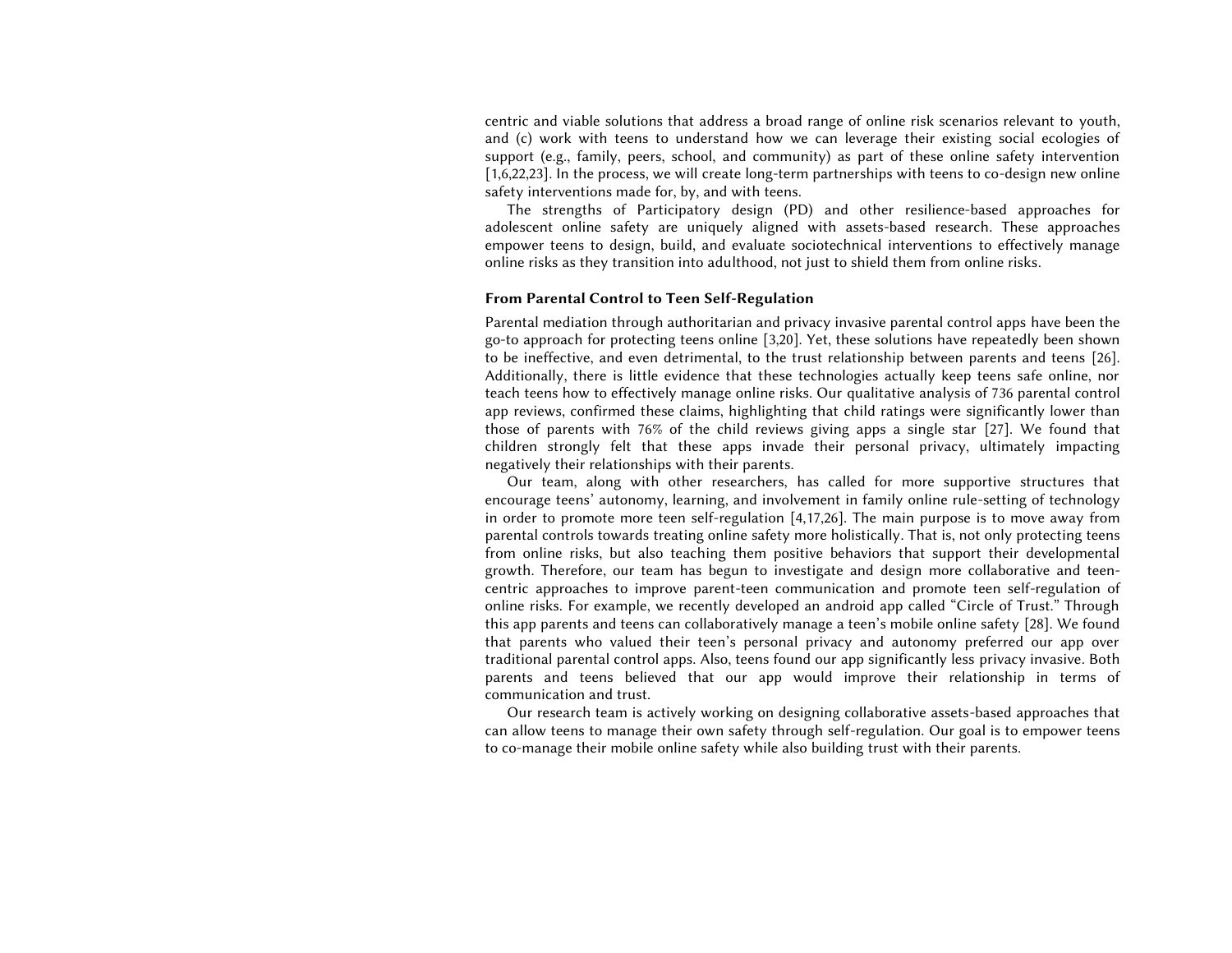## Author Bios

Karla Badillo-Urquiola is a Ph.D. candidate and McKnight Doctoral Fellow in Modeling and Simulation at the University of Central Florida. She leverages her interdisciplinary background to investigate online safety and privacy for teens in the foster care system.

Zainab Agha is a second year Ph.D. student and ORC Doctoral Fellow in the Department of Computer Science at the University of Central Florida. Her research takes a teen-centric approach to online safety, focusing on parentteen collaboration in co-designing online safety interventions.

Mamtaj Akter is a first year Ph.D. student and ORC Doctoral Fellow in Computer Science at the University of Central Florida. Her research explores how community oversight plays a role on improving individuals' digital privacy and security decisions.

Pamela J. Wisniewski is the Director of the STIR Lab and an Associate Professor in the Department of Computer Science at the University of Central Florida. Her work lies at the intersection of Social Computing and Privacy and she is an expert in the interplay between social media, privacy, and online safety for adolescents. She was one of the first researchers to recognize the need for a resilience-based approach, rather than an abstinence-based approach to adolescent online safety, and to back this stance up with empirical data. https://stirlab.org/

# Empowering At-Risk Youth

By focusing on parental mediation as the primary means for keeping teens safe online, we neglect the fact that the teens who are most vulnerable (e.g., foster youth [5]) to the most serious online risks (e.g., sexual predation and cyberbullying) are often those who lack engaged and supportive parental supervision both on and offline [19]. In addition, restricting access to technology as a means of protection further disadvantages these youth who could benefit from having access [11].

To overcome these challenges, our research leverages the social ecological perspective of adolescent resilience [12]. The social ecological perspective of resilience acknowledges that teens are nested within social systems (e.g., individual, family, peer, school, and community [8]) that contribute to the proximal processes that facilitate their well-being under stressful circumstances [12]. This perspective moves away from the idea that "invulnerable" youth [12] have immutable characteristics (e.g., intelligence) that insulate them from harm, implying that at-risk youth who do not thrive are somehow deficient. Instead, it focuses on strength-based approaches by identifying promotive assets that help reduce the likelihood of risk exposure and protective factors that serve to mitigate harm resulting from risk exposure [21]. For example, cultivating a sense of personal agency and teaching youth effective coping strategies can help them more effectively manage risks, providing a sense of empowerment [12]. A key component of resilience theory is that resilience cannot occur in the absence of risk [21]. Instead, it is in the interaction between the individual and the environment where youth can acquire the necessary resources to overcome adversity to achieve successful outcomes.

# **CONCLUSIONS**

My (Karla) goal in attending this workshop is to critically engage with a community of researchers with whom I can further discuss best practices for applying strength-based approaches to the work outlined in this position paper. By attending this workshop, I hope to gain the following:

- A support network of researchers with whom I can share my experiences and build a collaborative relationship.
- Actionable ways to incorporate new asset-based practices that can meaningfully address adolescent online safety research.

# ACKNOWLEDGEMENTS

This research was supported by the William T. Grant Foundation (#187941, #190017) and National Science Foundation (IIS-1844881, IIP-1827700, and CNS-1814439). Any opinion, findings, and conclusions or recommendations expressed in this material are those of the authors and do not necessarily reflect the views of our sponsor.